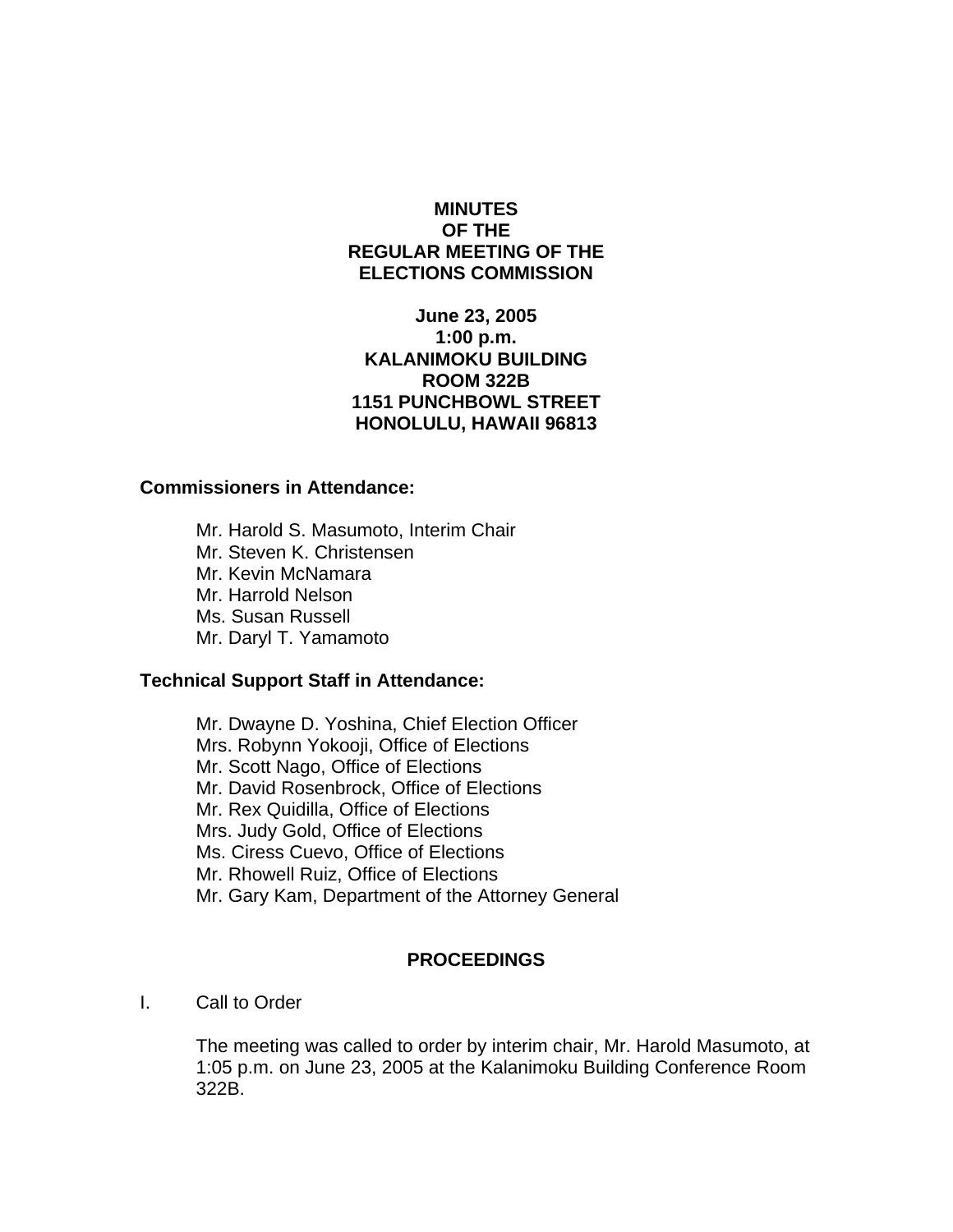II. Overview of Elections Operations

The Chief Election Officer, Mr. Dwayne D. Yoshina, briefed the Commission on the Office of Elections' (OE) post-election evaluation process, the progress of election projects and election-related legislation. During Yoshina's presentation, the building fire alarm sounded at 1:35 p.m., forcing a recess because of evacuation. The meeting reconvened at 1:47 p.m.

III. Overview of Draft Rules for Elections Commission

Mr. Rex Quidilla opened the floor for discussion on the set of draft rules that were provided to the Commissioners for review. Quidilla noted the draft rules were meant to serve as a starting point for the Commissioners to formulate a final set of rules. Mr. Gary Kam, Deputy Attorney General, noted that while the Department of the Attorney General (AG) does not draft rules, they would provide guidance in determining which rules the Commission needs. Chair Masumoto appointed Mr. Harrold Nelson and Mr. Steven Christensen to work on developing the final draft. They will develop a set of rules to be forwarded to the AG and OE for comment.

- IV. Committees
	- A. Chair Selection Committee

Masumoto reported that the committee is in the process of identifying possible candidates to serve as the ninth member and chair of the Commission.

- B. Rules Committee
	- 1. Proxies

Kam reported the Commission is not allowed to implement proxy voting in their proceedings.

2. Commission Complaints

The Commission requested that the rules committee include a complaints process in the draft rules.